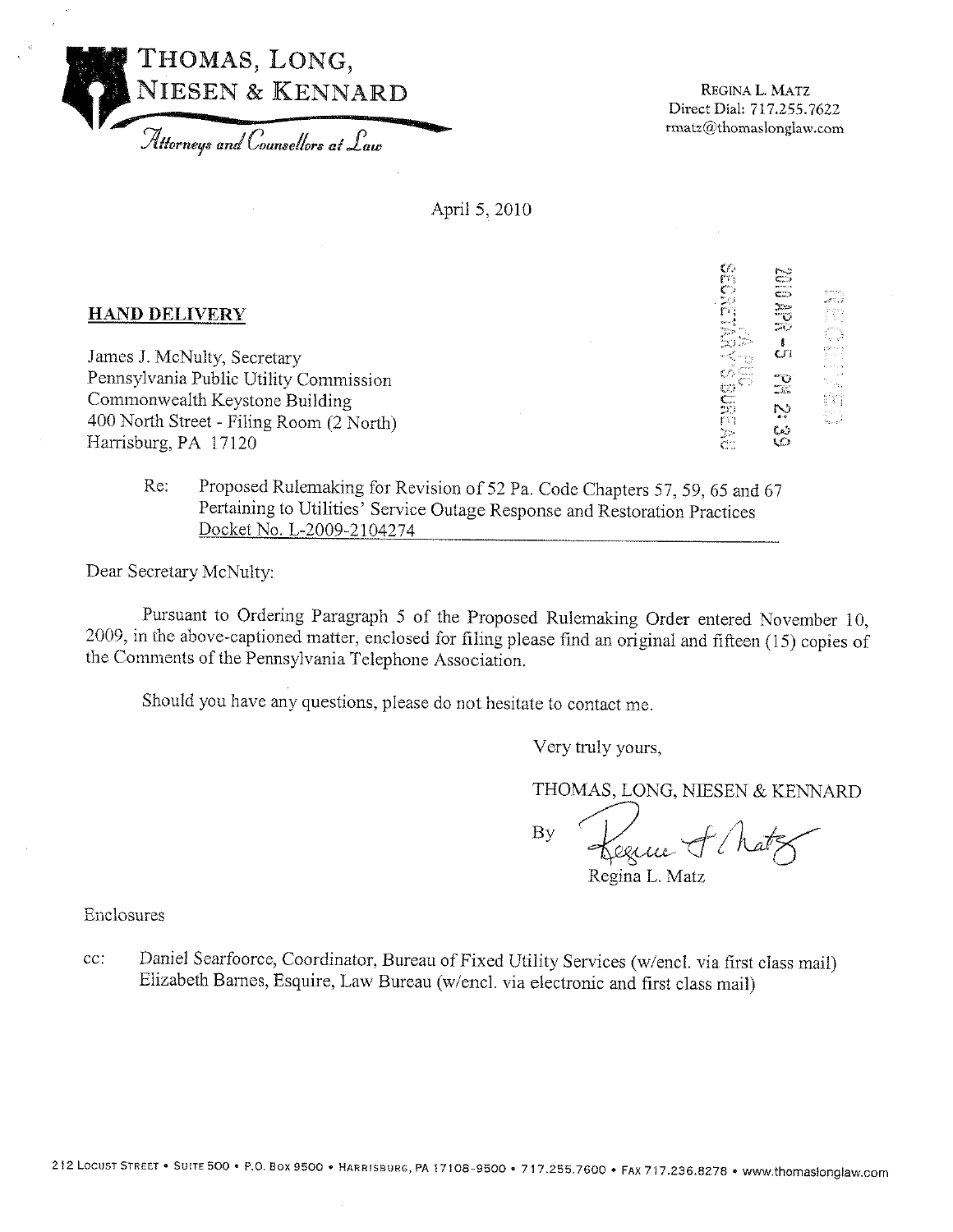# CRAIGE AND Before the PENNSYLVANIA PUBLIC UTILITY COMMISSION

Proposed Rulemaking for Revision of 52 : Pa. Code Chapters 57, 59, 65 and 67 : Pertaining to Utilities' Service Outage Response and Restoration Practices

Docket No. L-2009-210427

#### **COMMENTS OF THE** PENNSYLVANIA TELEPHONE ASSOCIATION

#### L Introduction

On November 10, 2009, the Pennsylvania Public Utility Commission ("Commission") entered a proposed rulemaking order to establish a more uniform approach for reporting standards among the gas, water/wastewater, and electric industries when utility service outages occur. A companion Policy Statement was entered on November 10, 2009 at Docket No. M-2008-2065532.

The proposed rulemaking specifically seeks to amend Sections 57.11, 59.11, and 65.2 of the Pennsylvania Code, which affect electric, gas, and water service, respectively. It also proposes to implement revisions to the Commission's regulations for service outages, specifically affecting telecommunications carriers by proposing amendments to Chapter 67 of the regulations requiring fixed utilities to provide a greater level of detail to the Commission regarding outage events. The proposed rulemaking asserts the dual goal of providing the affected industries clear direction, by amended regulation, of the information and action expected of them during outages, while fostering goodwill among customers without being either financially or unduly burdensome on the affected industries.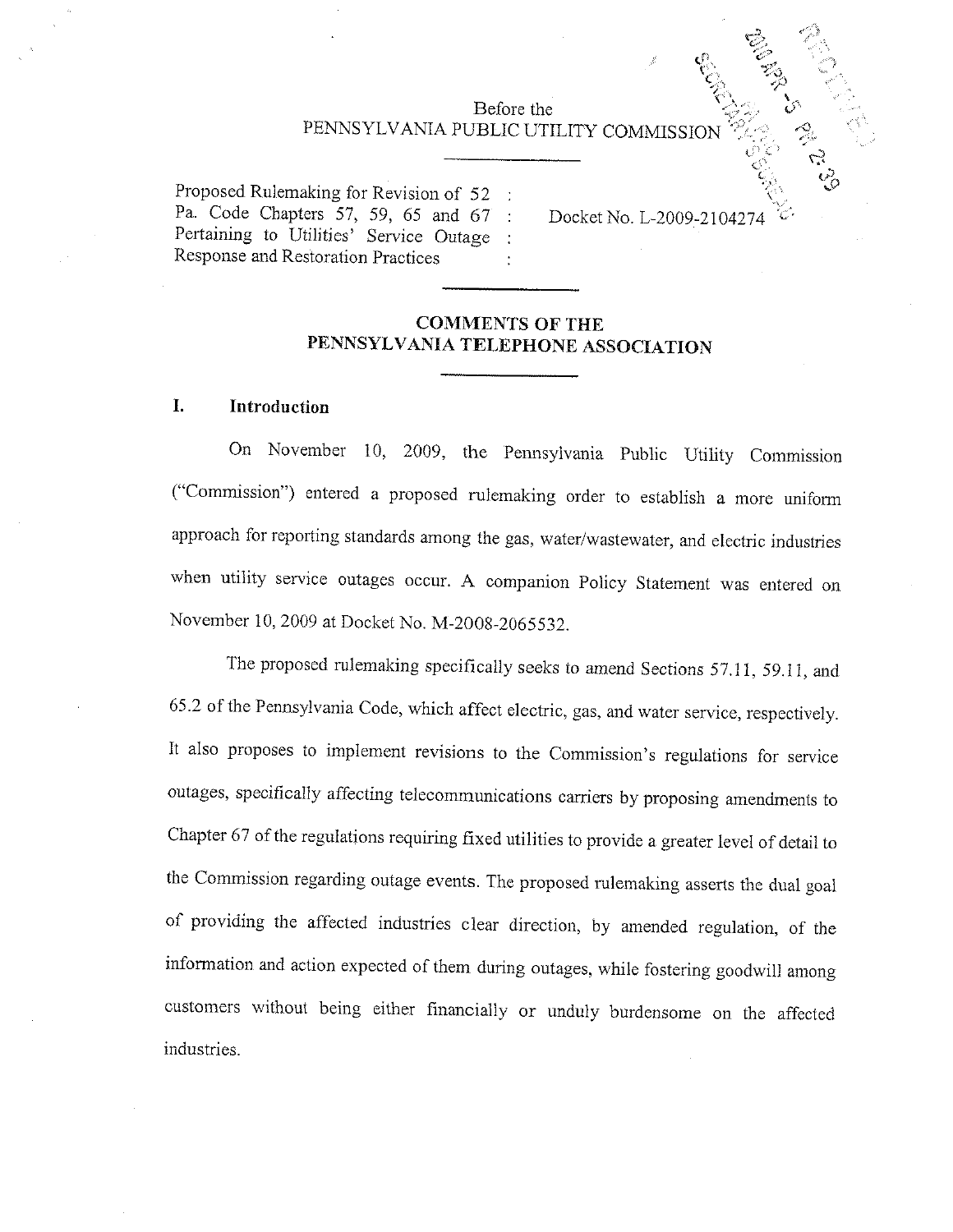Comments to the proposed rulemaking are due within thirty days of its March 6, 2010 publication in the Pennsylvania Bulletin, or by April 5, 2010. The Pennsylvania Telephone Association ("PTA")<sup>1</sup> timely files these comments pursuant to the Commission's proposed rulemaking order. The PTA appreciates the Commission's solicitation of comments from those members of its regulated industry that will be affected by these proposed changes. General consideration of and comments on the proposed rulemaking is provided in the body of these comments. Suggested changes to the specifically proposed amendments is provided in the attached redlined version of the Commission's Annex A as that Annex appeared in the Commission's entered Order.

#### II. **Proposed Changes**

As set forth in the proposed rulemaking order, the Commission was incented to undertake the proposed revisions as a result of the extensive electric service interruptions that occurred following Hurricane Ike, which swept through Pennsylvania in September 2008. The Commission immediately set out to investigate the electric distribution companies' (EDCs) responses and restoration practices. This resulted in the proposed revisions to Sections 57.11, 59.11, and 65.2 specifically, as well as the concomitant Policy Statement, which is addressed separately, and which as currently proposed impacts the electric industry only. In addition, the proposed rulemaking seeks to make more specific the information to be reported under Section 67.1, which unlike the previously cited sections of the Pa. Code, also affects telephone companies.

<sup>&</sup>lt;sup>1</sup> The PTA is the state's oldest trade organization for the local exchange carrier industry. PTA represents more than 30 telecommunications companies that provide a full array of services over wire line networks. PTA members support the concept of universal service and are leaders in the deployment of advanced telecommunications capabilities.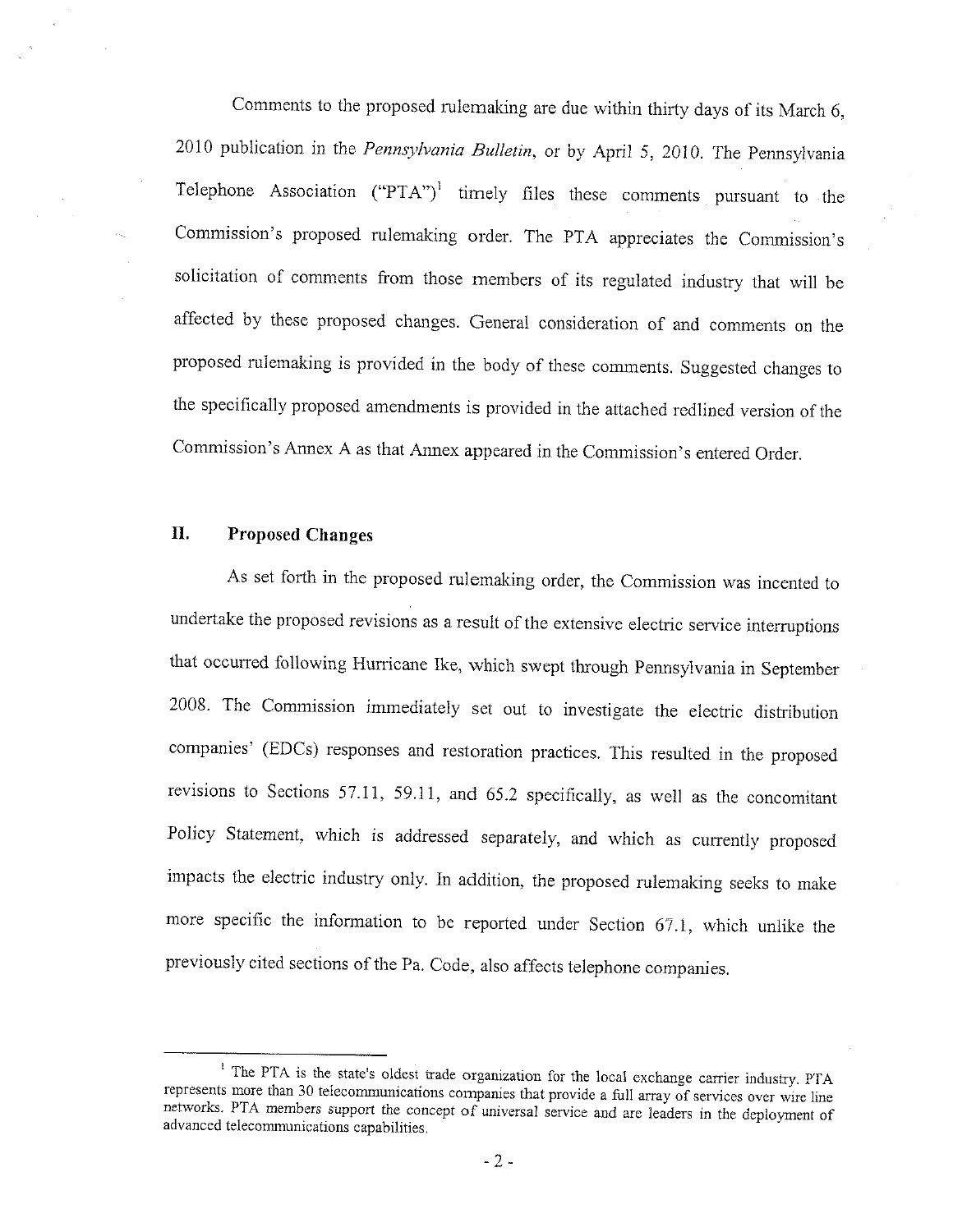The Commission describes the information to be required under the proposed amendments as additional written information that is generally requested *informally* from the Commission's Bureau of Fixed Utility Services. Specific changes include the following amendments that would have the general effect of increasing the amount of information currently required:

changing "incident" in section (b) to "event," which the Commission  $(b)$ contends is how the section is presently interpreted, i.e., to mean the event that caused the outage, not a single outage;

 $(b)(1)$  changing the requirement in subsection  $(b)(1)$  to report the "approximate" number of customers involved in single incident" to the "total number of sustained outages during the event" with "sustained outage" meaning loss of service for "5 minutes or greater":

 $(b)(2)$  changing the requirement in subsection  $(b)(2)$  for identification of the outage by county and local political subdivision to require the approximate number of outages and trouble cases for each county affected during the event;

(b)(3) adding a new subsection (b)(3) that would require the "approximate number of sustained outages for each county affected," the same information required under  $(b)(1)$  but broken out by county;

 $(b)(4)$  adding a new subsection  $(b)(4)$  that would require a report of "the number" of outage cases exceeding 6 or more hours in duration";

(b)(5) adding a new subsection (b)(5) that would require, for outages exceeding 6 hours, additional information regarding geographic location, number of customers affected, duration, initial time/date, and restoration time/date of each outage;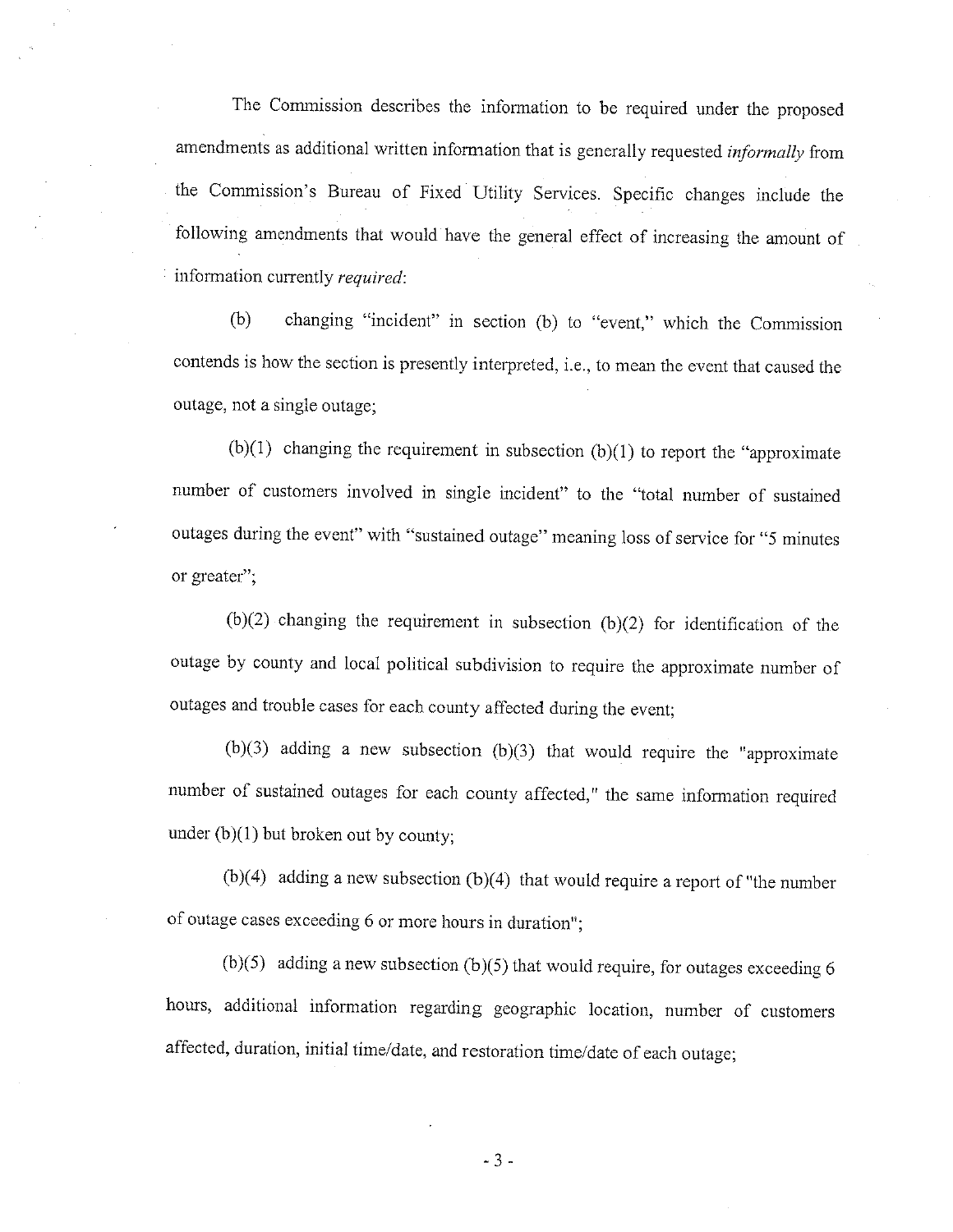(b)(7) adding "of the event" to the end of what had been subsection (b)(4), coinciding with the suggested revision to section (b);

 $(b)(8)$  adding the requirement that the number of utility workers assigned to the repair work be broken out by general function such as linemen, tree crew etc.;

 $(b)(9)$  adding a new subsection  $(b)(9)$  that would require identification of contract workers assisting in repairs, by company and general function (linemen, tree crew etc.);

 $(b)(10)$  adding a new subsection  $(b)(10)$  that would require identification of mutual aid workers assisting in repairs, by company and general function (linemen, tree crew etc.);

 $(b)(14)$  adding a new subsection  $(b)(14)$  that would require a general description of physical damage sustained;

 $(b)(15)$  adding a new subsection  $(b)(15)$  that would require the reporting of the utility's weather reports for the day before and of the event for weather-related events;

 $(b)(16)$  adding a new subsection (b)(16) that would require for all events causing outages to more than 10% of customers, the reporting of the historical ranking of the event in terms of number/duration of the outages and examples of two comparable events, to the extent available through historical data.

amending section (c) to identify those subsections that should be  $(c)$ addressed in the utility's telephonic report to the Commission; also commits the Commission to posting forms on the Commission's website available for download; would commit the PUC to posting forms for utilities to use;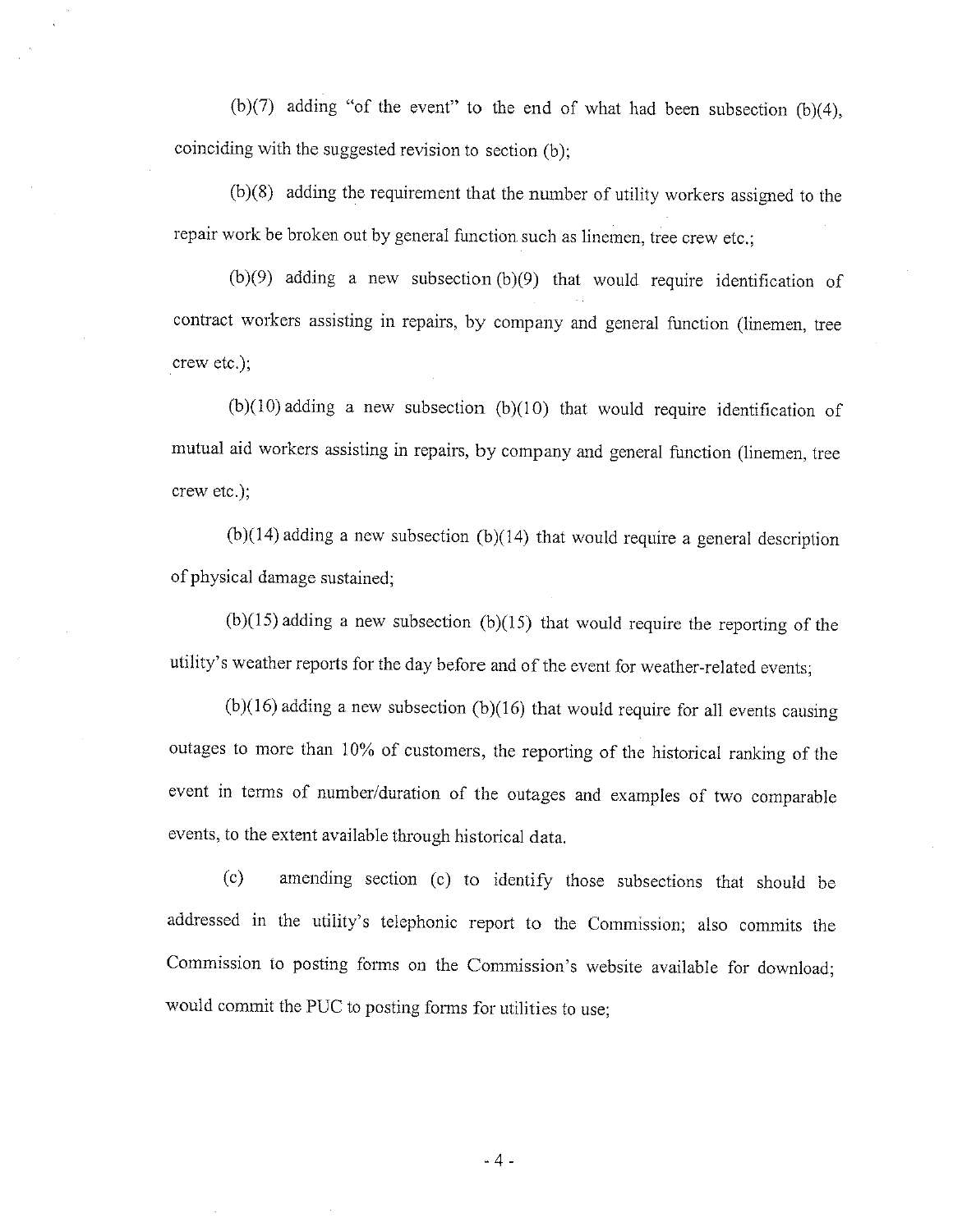amending section (d) to require utilities to post on their web sites phone  $(e)$ numbers for normal operating hours and 24/7 in emergencies in addition to the local telephone directory as currently required.

#### III. **Comments**

#### A. General

The PTA has concerns about the burdens, both financial and work-force related, some of the proposed amendments to Section 67.1 of the Pennsylvania Code would impose upon its Member Companies. This is coupled with what the PTA sees as little to no benefit in return - to the Commission, with whom the Companies have always worked informally and in a mutually beneficial manner to provide information their systems are currently required to and capable of capturing; to the Companies, who require the flexibility to focus first and foremost their increasingly limited resources on addressing repairs; and to the customers, who rightly expect to have service restored as quickly as possible, and which the PTA Companies already currently strive to achieve.

The Commission should recognize first that there are today many distinctions among its different regulated utility markets - electric, gas, water, and telecommunications. Proposed amendments that may be both possible and appropriate for some utility sectors may not be for others. For example, the Commission acknowledges that the information sought under the proposed amendments is available to the EDCs and certain electric utilities are already report this information voluntarily.<sup>2</sup> While the PTA of course does not offer commentary on behalf of those utility industries, the PTA believes that distinctions exist between those industries, water, and telecommunications, primarily

<sup>&</sup>lt;sup>2</sup> Proposed Rulemaking Order, 40 Pa. B. 1205.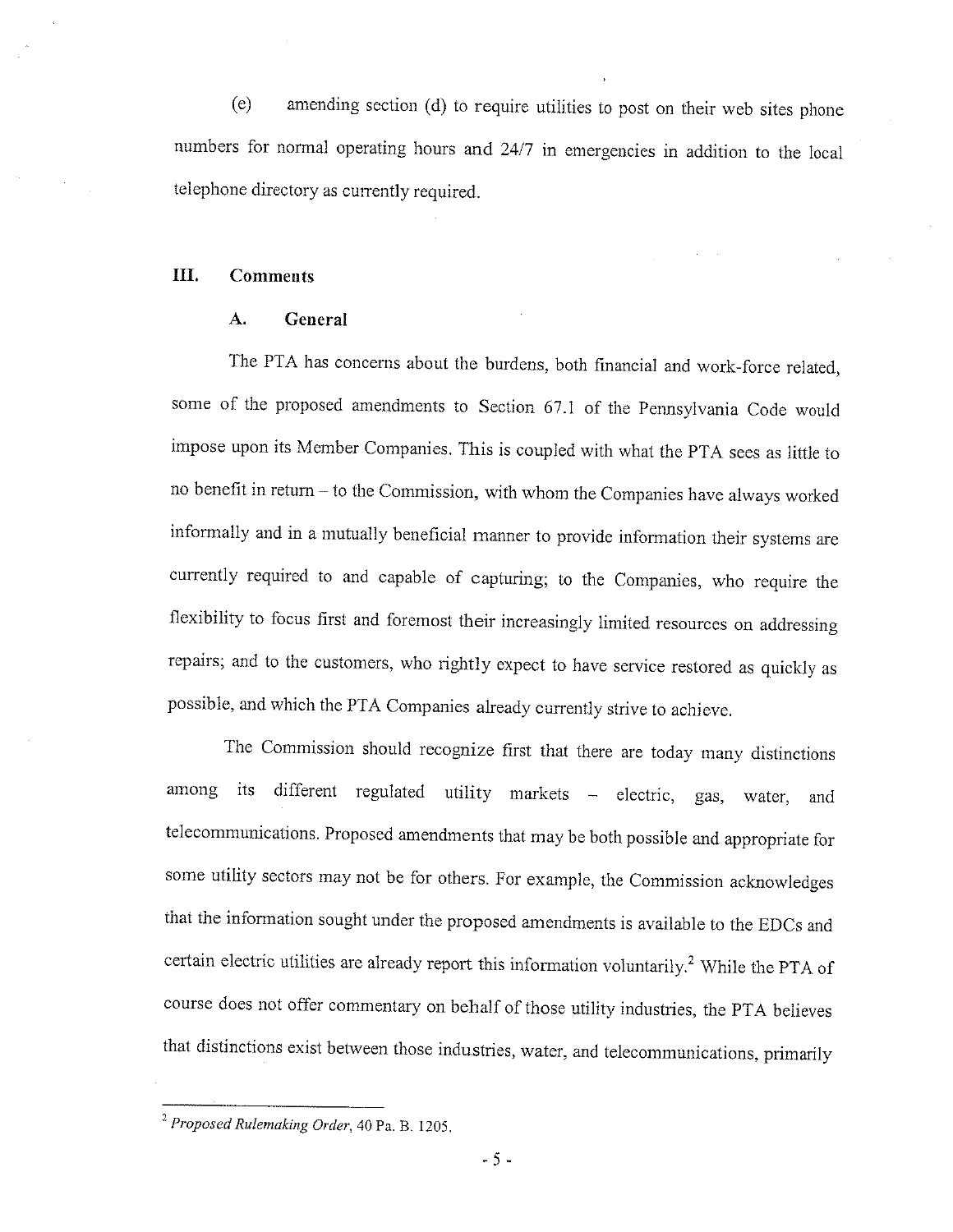as a result of the enactment of different statutory and/or regulatory pathways to deregulation (or continued monopoly regulation in the case of the water industry). Those differences, the PTA submits, warrant different consideration for the PTA's Member Companies than the Commission may employ for other industries. Therefore the inclusive approach of amending Section 67.1 for all industries across the board is not appropriate.

For example, the PTA Companies are unlike the gas and electric industries, which are competitive at the commodity level but remain to one extent or the other regulated monopolies at the transmission and delivery level. The electric industry also saw a specific statutory surcharge authorized to recover stranded costs, while the gas industry, because of the nature of deregulation, did not experience stranded investment.

On the other hand, the telecommunications market is highly competitive at all levels. The PTA Companies were provided no statutory, regulatory, or other recognition of plant stranded as a result of competition. Yet, the regulated telecommunications ILECs, with their extensive networks and Carrier of Last Resort obligations, are experiencing increasing capital expenditures even as total access lines served are decreasing. This has placed the PTA Member Companies in an environment in which any change in their regulatory burden negatively impacts those carriers' ability to remain competitive by competing at their most efficient level. For the PTA Member Companies, efficiency requires the Companies to continue to provide excellent service in this increasingly competitive environment or risk losing customers, and to do so in the leanest and most cost efficient manner possible. The PTA Companies' efficiency, however, is meaningless if the regulated Companies are subject to regulatory constraints and burdens

 $-6-$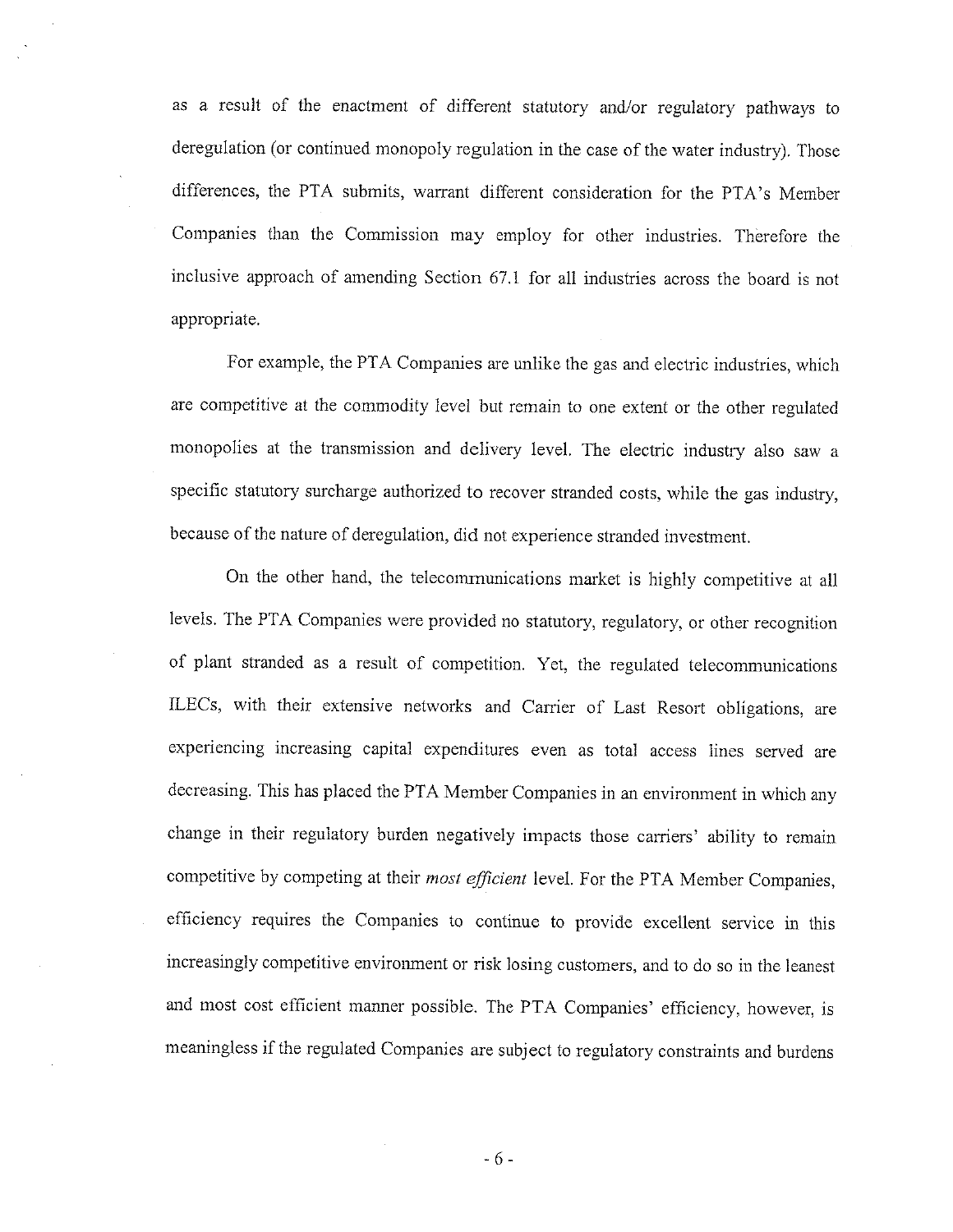(reporting requirements being one singled out in Act 183), even ones perceived as minimal, that do not apply with equal force to their competitors.

PTA Companies have experienced access line losses in staggering amounts - over 20% from the beginning of 2000 through 2007, and today averaging over 5% annually. Most PTA Companies face their most aggressive challenges from intermodal competitors who operate largely outside the Commission's jurisdiction. Wireless providers operate without any state certification or service conditions imposed upon them. For a growing number of users, wireless service has become an acceptable substitute for the PTA Companies' local voice service offering. In 2009, the Centers for Disease Control's National Center for Health Statistics released a report concluding that one in five U.S. homes exclusively use cell phones. The 20.2 percent figure for the last six months of 2008 was up 2.7 percent from the first half of the previous year. The study also concluded that 14.5 percent of homes receive virtually all of their calls via cell service, even though they have landline phones. And, for the first time, the percentage of homes with mobile phones and no landline exceeded those with landline and no mobile phones.

Cable companies are increasingly entering the voice market, and while not ubiquitous, cable plant passes approximately 90% of the homes in Pennsylvania. Last year, Comcast surpassed Qwest and the third largest telecommunications carrier in the country, behind only Verizon and AT&T. As more and more cable voice service is provided over a fixed Voice over Internet Protocol ("VoIP") platform rather than through regulated CLECs, intermodal cable competitors increasingly escape the same level of regulation that is imposed upon incumbent "telephone companies."

Customers also have access to nomadic VoIP service providers that are growing and aggressively advertising "all you can eat" world-wide plans for \$14.99 per month.

 $-7-$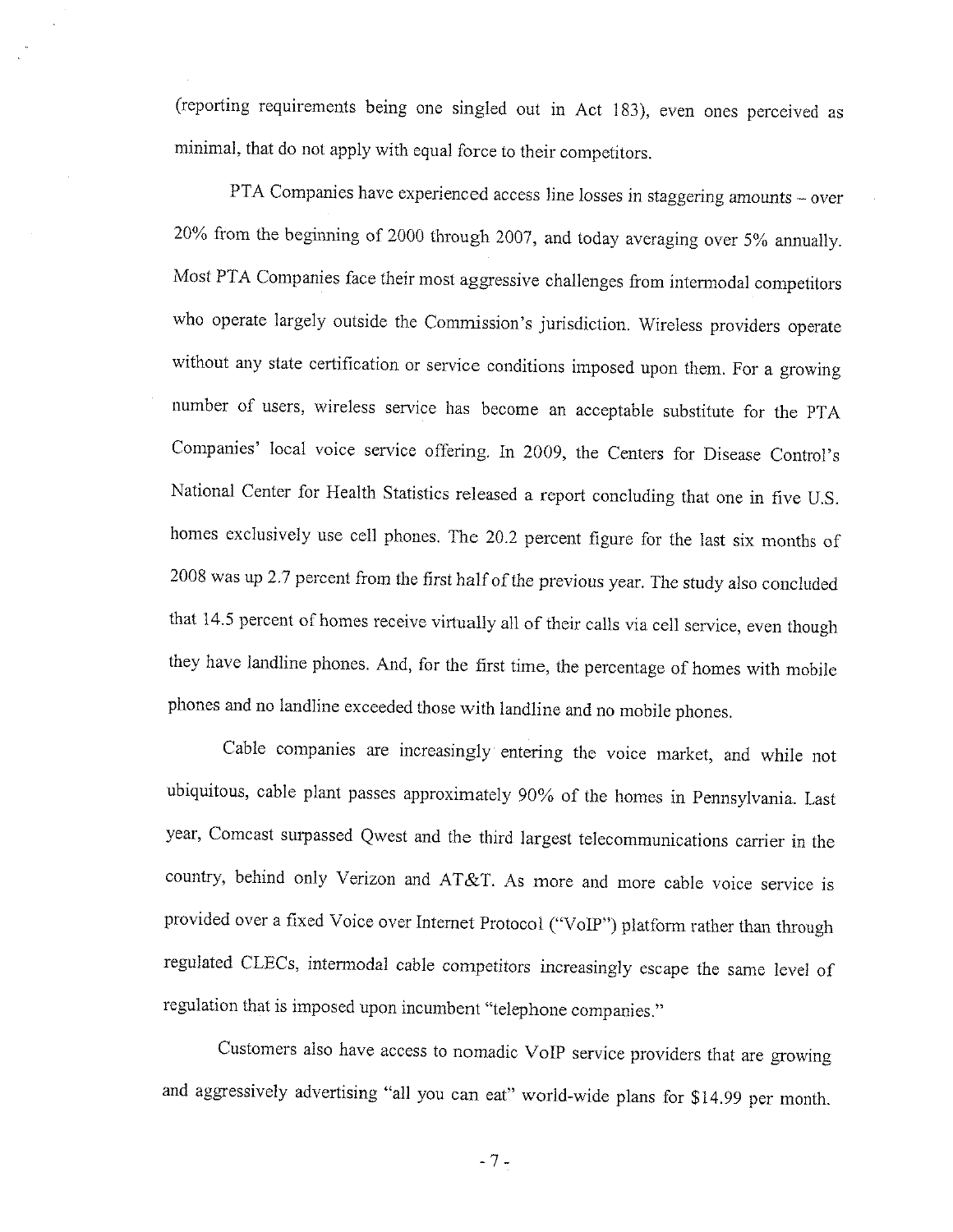These competitors, such as Vonage, Skype, Magic Jack, or Oomo, for the most part operate wholly outside the regulatory framework.

Further, as this Commission is aware, some carriers upon Commission certification as CAP or CLEC providers, use the PTA Companies' networks, but do not compensate those PTA Companies for the use. Consequently, the PTA Companies have had to employ the extraordinary, and costly, forum of regulatory complaint proceedings in order to collect tariffed charges for the use of their networks.

The telecommunications market has achieved a level of competition on all levels that the electric, gas, and water industries do not share. As such, the market forces of competition already compel the PTA Member Companies to provide a level of customer service that engenders the good will that the Commission's proposed rulemaking seeks to deliver via regulatory mandates. Delivering timely and accurate information and promptly repairing outages is what the regulated PTA Member Companies already do out of necessity to retain their customers. Increased regulation will only serve to divert time and resources that are already under pressure during a reportable outage event away from customer service, thus negatively impacting quality of service. The PTA Member Companies already recognize that quality service above what their competitors offer is a part of gaining customer good will. The other part is price. The PTA Member Companies cannot offer competitive pricing, however, if they are subject to unnecessary reporting requirements and other standards that their competitors evade.

It is against this backdrop of increasing competition with a goal towards lesser regulation that the General Assembly assured the regulated ILECs that their reporting requirements to the Commission would be minimized, and not further enlarged without a specific cost/benefit analysis. For the reasons the PTA has previously expressed in its

 $-8-$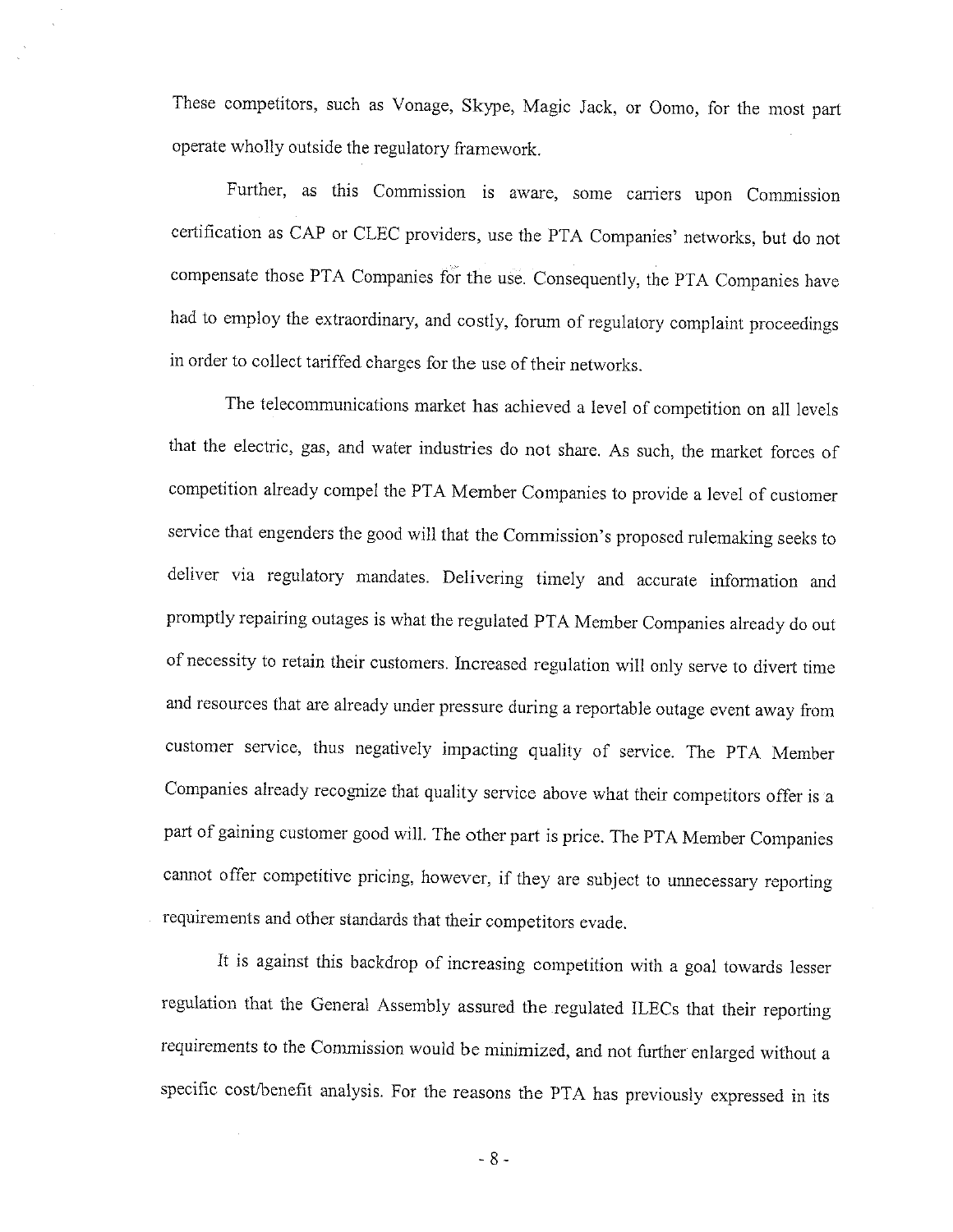October 25, 2005 Comments to the Commission's Tentative Order at Docket No. M-00051900, incorporated herein by reference, seeking comment on whether the Service Outage Report remained appropriate under Act 183, the PTA Companies respectfully disagree with the Commission's apparent conclusion that the proposed revisions to Section 67.1 satisfy Section 3015(f) of Act 183 because the Commission has previously found that Section 67.1 service outage reports themselves should be continued to be required post Act 183.

Finally, the PTA notes that configuration of its Member Companies' systems also differentiates them from other regulated industries such as electric. The regulated PTA Member Companies back up their telecommunications service through add-on batteries and generators. Even during periods of widespread electric outages, the PTA Member Companies avert serious telecommunications outages. The serious and widespread disruption to electric service caused by Hurricane Ike was not experienced by the PTA Member Companies' customers because any weather event essentially would have to physically destroy telecommunications' buildings and mobile generators in order to disrupt regulated telephone service. That just does not happen. Consequently, while the proposed amendments may be appropriate for other regulated utilities, the PTA submits that the amendments are neither necessary nor appropriate for the regulated telecommunications industry represented by the PTA because the level of outages generally is not as severe.

For these reasons, the PTA urges the Commission to reconsider imposing upon its regulated member carriers those additional reporting requirements under Section 67.1 noted and discussed below, and the Proposed Policy Statement (addressed separately)

 $-9-$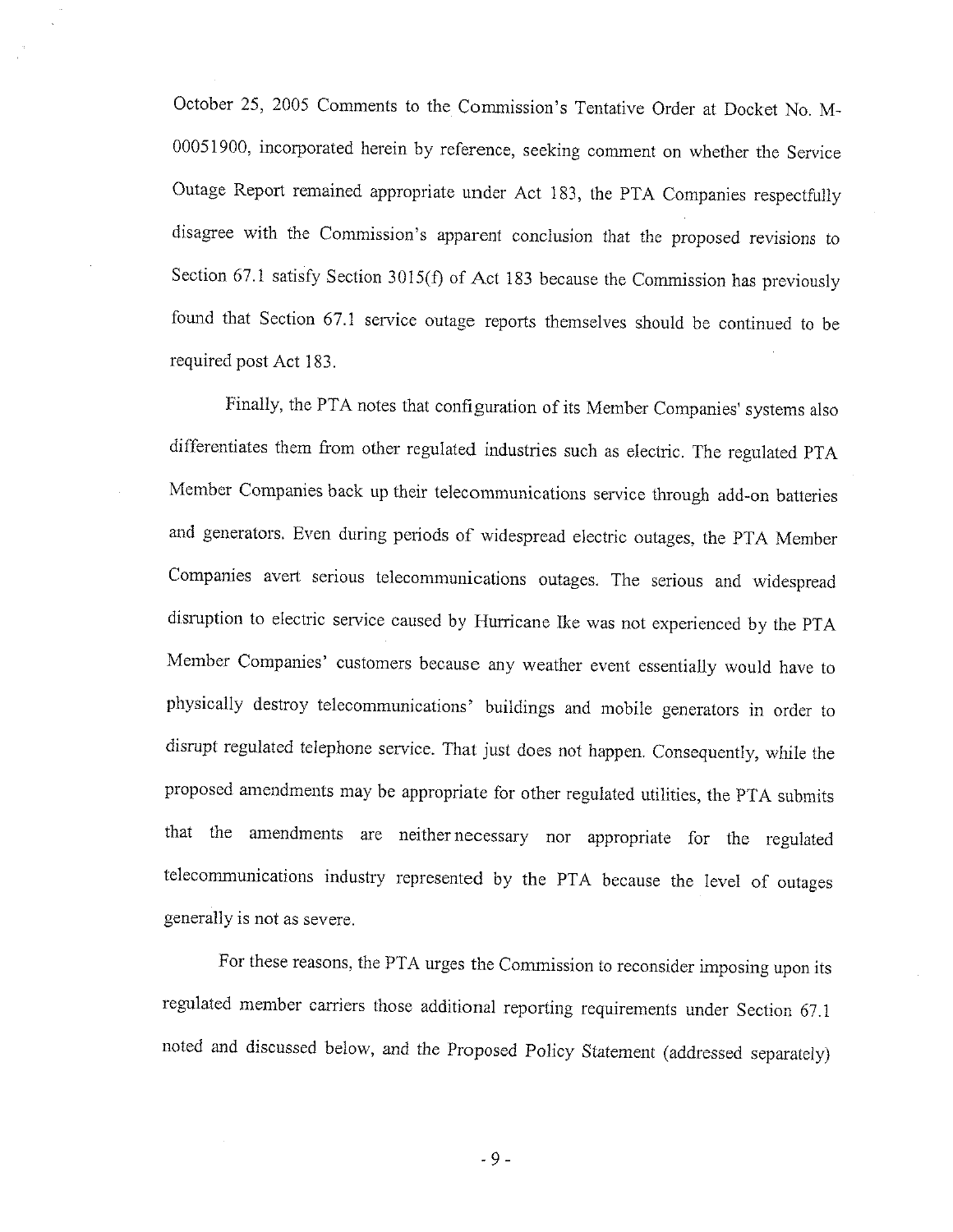that the PTA Companies believe will unduly burden their operations without measurable benefit to the Companies, their customers, or the Commission.

## Section (b)

The PTA Companies do not oppose revising section (b) to change "incident" to "event." However, as the Commission acknowledges, since the current regulation has already been consistently implemented as an "event," rather than individual incidents, the PTA does not see the need for the change.

## Subsection  $(b)(1)$

The PTA Members oppose the imposition of what is effectively a new measuring and reporting standard interjected through the use of the term "sustained outage" as defined as loss of service for "5 minutes or greater." As measured currently in Section 67.1, an outage is a loss of service (unscheduled service interruption) for 6 or more projected consecutive hours. It is this type of outage that the Companies currently are set up to measure, record, and report. The Commission offers the observation that "with technical advances, [] generally utility companies have better software systems capable of calculating sustained outages more accurately, and thus, the Commission seeks this information as part of a  $§67.1$  report."<sup>3</sup> This is an inaccurate assumption.

The definition of "sustained" is generally understood as continuous, chronic, unrelenting, unremitting, prolonged, or lasting. By any generally accepted understanding, a 5 minute outage is not sustained. Requiring PTA Companies to separately identify service losses that exceed a 5 minute increment but do not rise to the level of a 6 hour outage would require changes to current outage tracking and remedy platforms, with no measureable benefit in return. The information required under subsection  $(b)(1)$  currently

<sup>&</sup>lt;sup>3</sup> Proposed Rulemaking Order, 40 Pa. B. 1206.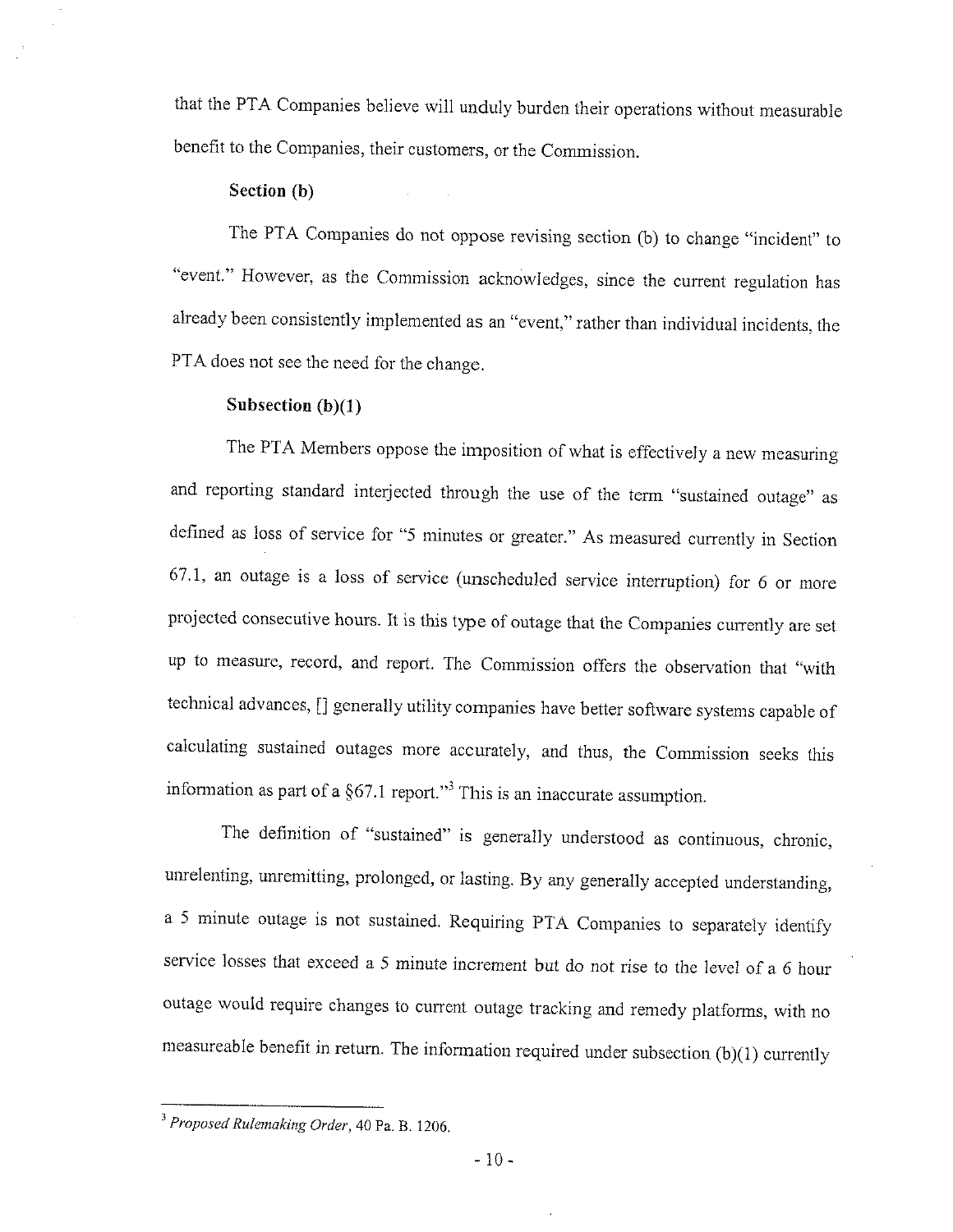seeks to identify the number of customers involved in the event. The added layer of complexity requiring companies to measure, evaluate, and report on all interruptions that exceed 5 minutes, is unnecessary for the Commission to understand the scope of the outage event. Outages of 5 minutes in duration will likely go unnoticed and unreported in most events. The current measurement of an outage meaning 6 hours or more is a reasonable standard for which the regulation should continue to adhere. The proposed modification should be rejected.

#### Subsection  $(b)(2)$

The PTA opposes the additional requirement, within the context of a service outage report, to also have to report on trouble, or non-outage, cases. This amendment takes the current regulation, which specifically addresses service outages of a prescribed scope, and greatly expands its applicability and attendant reporting requirement and burden to trouble reports, which are already subject to different provisions of the Commission's regulations. PTA Member Companies currently have systems in place to report network outages separately from trouble reports. To combine both into a new, revised service outage report, would require changes to their current program, which in some cases are vendor provided. This creates a negative impact on the Companies' financial and personnel resources, all for a proposed amendment that has no direct link to the specific service outage regulation at hand.

Because of the PTA's edits proposed to subsection  $(b)(3)$  below, the remaining proposed amendments to subsection  $(b)(2)$ , once edited to remove reference to trouble reports, are rendered redundant and therefore removed.

Subsection  $(b)(3)$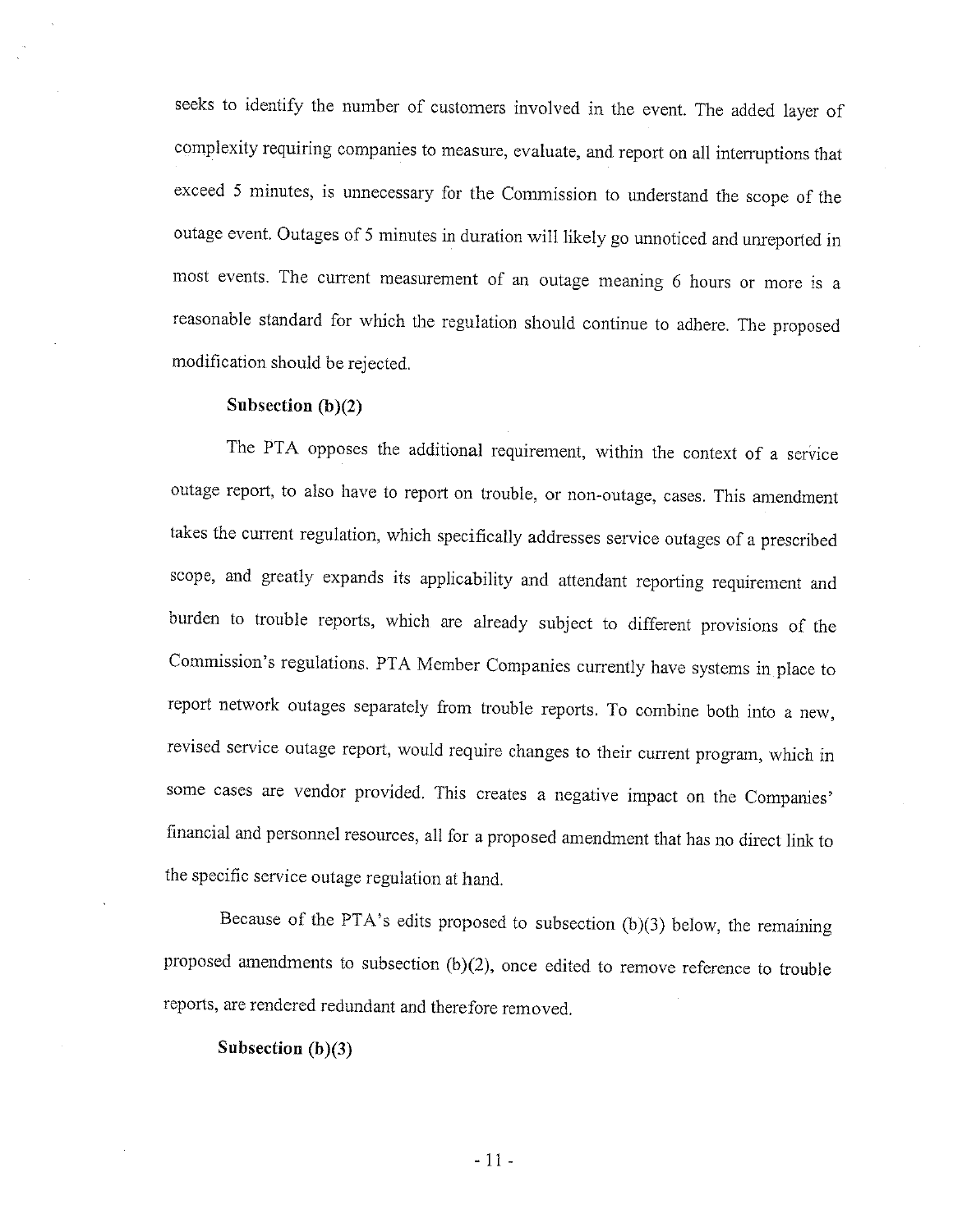The PTA opposes the Commission's use of the term "sustained outages" in this subsection, for the reasons described above. The PTA does not object to providing the approximate number of customers without service for 6 or more hours by county. The PTA's proposed removal of "sustained outage" in subsection  $(b)(1)$  and this subsection provided the opportunity to combine subsections (b)(3), (4) and (5) to provide the Commission the further level of detail sought in those subsections all in the new, condensed subsection  $(b)(2)$ .

#### Subsections  $(b)(4)$  and  $(5)$

The PTA does not object to the provision of data requiring a listing of the number of outage cases exceeding 6 hours or more by county, and with the further level of detail including more specific geographic location (municipality or township), number of customers affected, duration of the outage, initial date/time of the outage, and restoration date/time. Given the PTA's suggested revisions to subsection (b)(2), however, newly proposed subsections  $(b)(4)$  and  $(5)$  become redundant, and therefore are removed.

## Subsection  $(b)(7)$

For the reasons stated above in comment on section (b), the PTA does not believe that inclusion of the words "of the event" are necessary, as it is generally understood that the projected time for service restoration means an estimate when all interruptions will be restored. Finally, it is not "the event" that is restored. Placement of the words "of the event" at the end of the sentence appears awkward.

# Subsections (b) $(15)$  and  $(16)$

The PTA opposes both of these new requirements as imposing a new reporting requirement on its Member Companies with no benefit to the affected customers, no benefit to the Companies, and only color commentary to the Commission. The only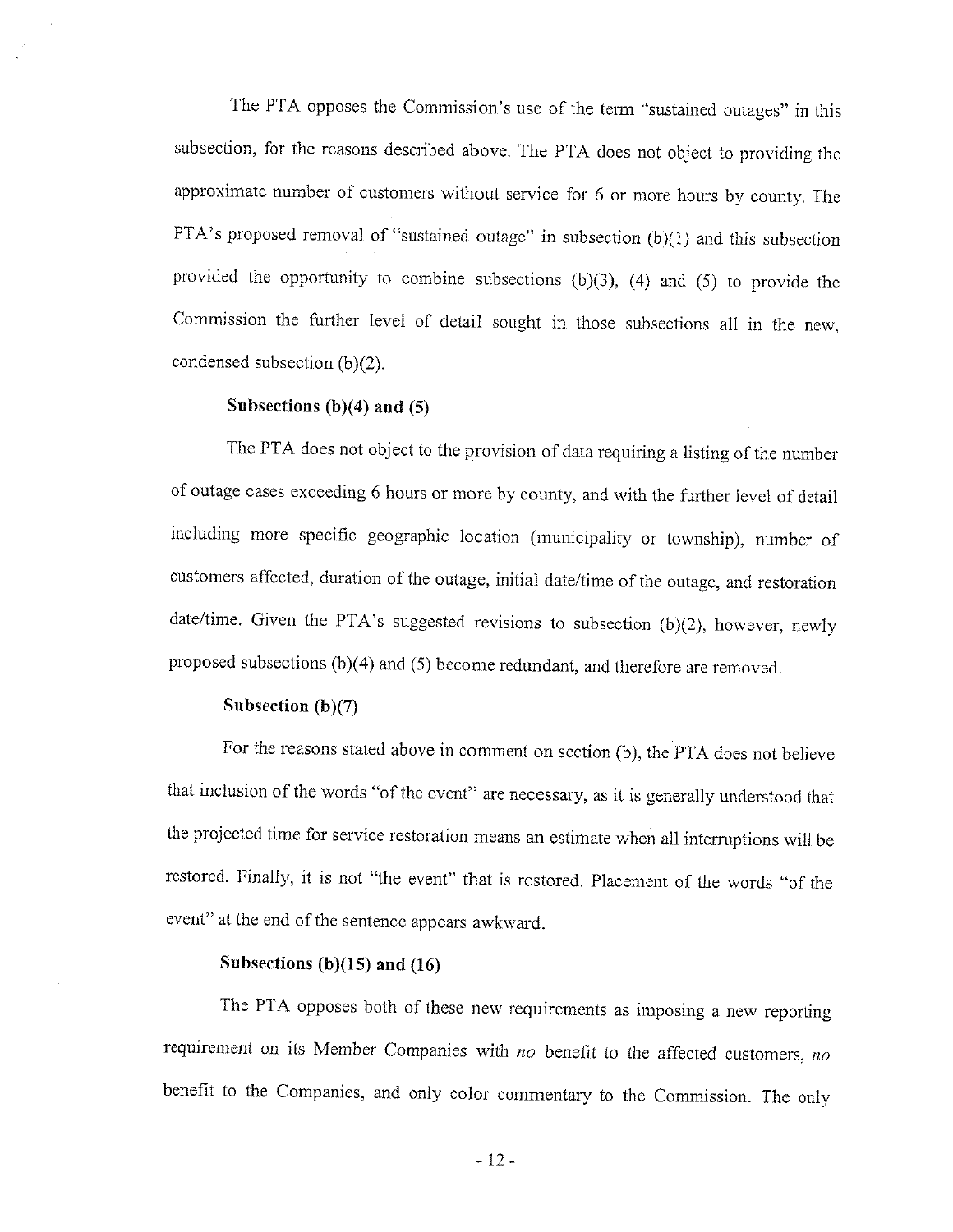arguable benefit to the Commission is having access to historical information for comparison purposes. However, that additional information has no bearing on the status of the current service interruptions or their repairs.

For customers affected, the weather reports the day before and of the outage will have been experienced first hand. Reporting them, therefore, provides no benefit at all to the customers. Moreover, it is more likely than not that if the service interruptions were weather related (as most broad based outages affecting the requisite number/percentage of customers are), the weather was also experienced state-wide, or sufficiently state-wide, as to have been the subject of local news for the Commission as well, and therefore already within the Commission's knowledge. Consequently, the provision of this information on a "required" basis (even if subject to "to the best of the utility's ability to access historical data") imposes a new burden on the PTA Member Companies with no substantive benefit at all with respect to gaining customer good will, or keeping the Commission duly informed of the extent of the interruption and the steps taken for restoration – the purpose of the regulation.

On the other hand, the added burden on the Companies is substantial. This information is currently not tracked for reporting purposes, and therefore would require changes to the Companies' customer service programs, creating a negative financial and/or personnel impact, depending on whether the program is internally created or vendor provided.

#### Section (c)

The PTA appreciates the Commission's offer to provide blank outage reporting forms that may be used. Use of the forms should be at the Companies' option, however, so that the required information could be produced by the Companies and reported to the

 $-13-$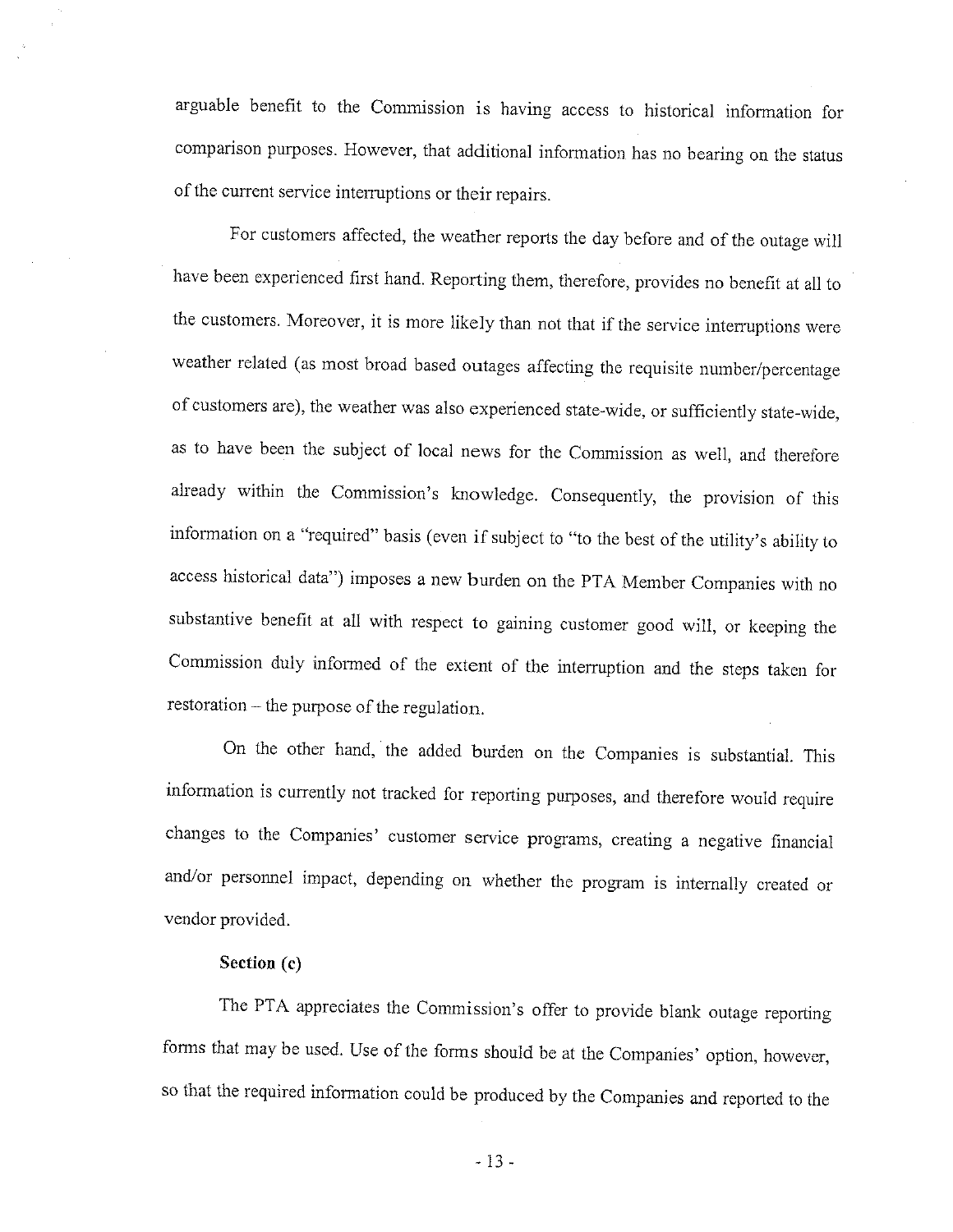Commission as efficiently and expeditiously as possible. The PTA's only other modification to this section is to modify the specifically identified subsections required to be reported on telephonically to comport with the PTA's proposed revisions to the amendments as discussed above. This modification will change as the proposed revisions change, and will only be set upon final rulemaking.

#### IV. Conclusion

The PTA appreciates the opportunity to comment on these proposed amendments. The PTA Member Companies strive to achieve the highest service quality standards, including keeping both the Commission and the customers informed and satisfied. The PTA does not believe that this Commission has reason to change the current regulation as identified in the comments above in order to assure those standards remain.

New requirements, such as measuring and reporting on 5 minute service outages, will require modifications to Companies' existing tracking and remedy platforms. This will require these Companies to expend their already strained financial resources to address what the Companies do not believe has been a problem with incumbent telecommunications outages - informing the Commission of the extent of the outage and the restoration response.

Other proposed revisions, such as conducting historical research of previous storms for comparative purposes may provide colorful commentary, but does nothing to advance the goal of the report, which is to identify the nature of the serious outages and the Companies' responses.

The Commission avers that its proposals will provide benefits to the Companies in terms of increased customer goodwill. The PTA submits, however, that its Member

 $-14-$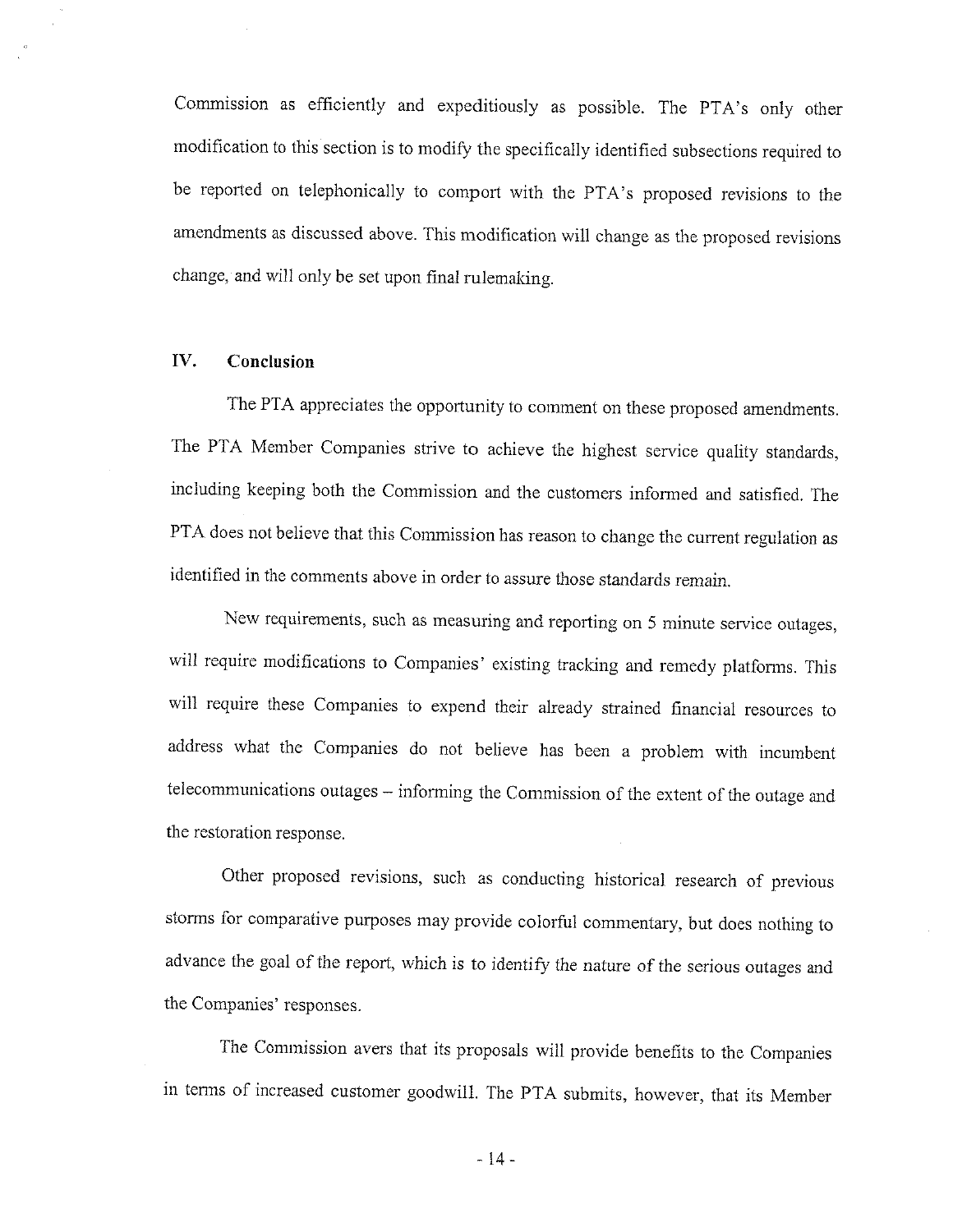Companies have not been the subject of outages and resulting widespread customer complaints as were wrought on the electric industry by Hurricane Ike, and which in turn prompted this proposed rulemaking and policy statement. The PTA also submits that its Member Companies engender the most good will with their customers when they are able to focus on repairing service outages and providing the level of quality service that today's competitive telecommunications market demands, rather than diverting time and resources from that competitive market in order to report levels of details that have not been demonstrated to be a source of customer complaint. In the long run, the Commission's proposal will do more to impede, rather than facilitate, not only repairs but also customer good will. Further, the new level of detail appears to offer little in return to the Commission in terms of providing relevant and useful information. Ultimately, for these reasons, the PTA believes the proposed amendments, as addressed above, conflict with Section 3015(e) of Act 183 (66 Pa.C.S. §3015(e)).

Respectfully submitted,

Regina L. Matz

PA Attorney ID No. 42498 Norman J. Kennard PA Attorney ID No. 29921

Attorneys for The Pennsylvania Telephone Association

THOMAS, LONG, NIESEN & KENNARD 212 Locust Street P.O. Box 9500 Harrisburg, PA 17108-9500  $(717)$  255-7600

DATE: April 5, 2010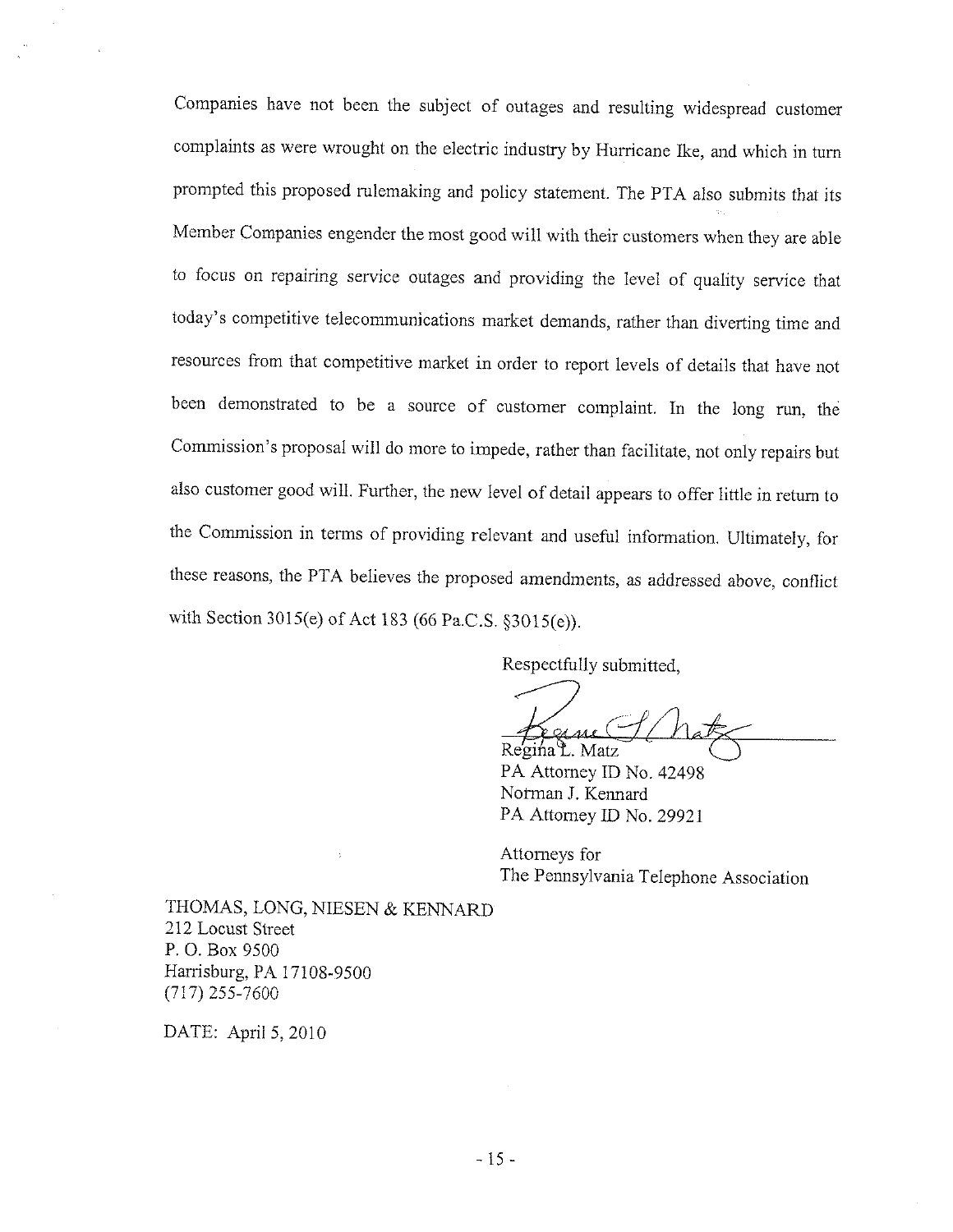# ANNEX A

CHAPTER 67. SERVICE OUTAGES

§ 67.1. General provisions.

 (a) Electric, gas, water and telephone utilities holding certificates of public convenience under 66 Pa.C.S. §§ 1101 and 1102 (relating to organization of public utilities and beginning of service and enumeration of acts requiring certificate) shall adopt the following steps to notify the Commission with regard to unscheduled service interruptions.

 (b) All electric, gas, water, and telephone utilities shall notify the Commission when 2,500 or 5.0%, whichever is less, of their total customers have an unscheduled service interruption in a single [incident] event for [six] 6 or more projected consecutive hours. Written notification shall be filed with the Commission within [five] 5 working days after the total restoration of service. Where storm conditions cause multiple reportable interruptions as defined by this section, a single composite report shall be filed for the event. Each report shall contain the following information:

 (1) The [approximate number of customers involved in a single incident.] total number of sustained outages during the event. Sustained outages are of a duration of 5 minutes or greater. Outages are unscheduled service interruptions for 6 or more projected consecutive hours.

 (2) [The geographic area affected, in terms of the county and local political subdivision.] The approximate number of outage cases and trouble cases for each county affected during the event. Trouble cases are non-outage cases such as line-down calls and emergency calls.

 (23) The approximate number of sustained outage cases for each county affected during the event, including the following:

| (i) Geographic location (municipality or township). |
|-----------------------------------------------------|
| (ii) Total number of customers affected.            |
| (iii) Duration of the outage.                       |
| (iv) Initial date and time of the outage.           |
| (v) Restoration time and date.                      |

(4) The number of outage cases exceeding 6 or more hours in duration.

 (5) a listing of each outage case exceeding 6 or more hours in duration, including the following:

(i) Geographic location (municipality or township). (ii) Total number of customers affected. (iii) Duration of the outage.

(iv) Initial date and time of the outage.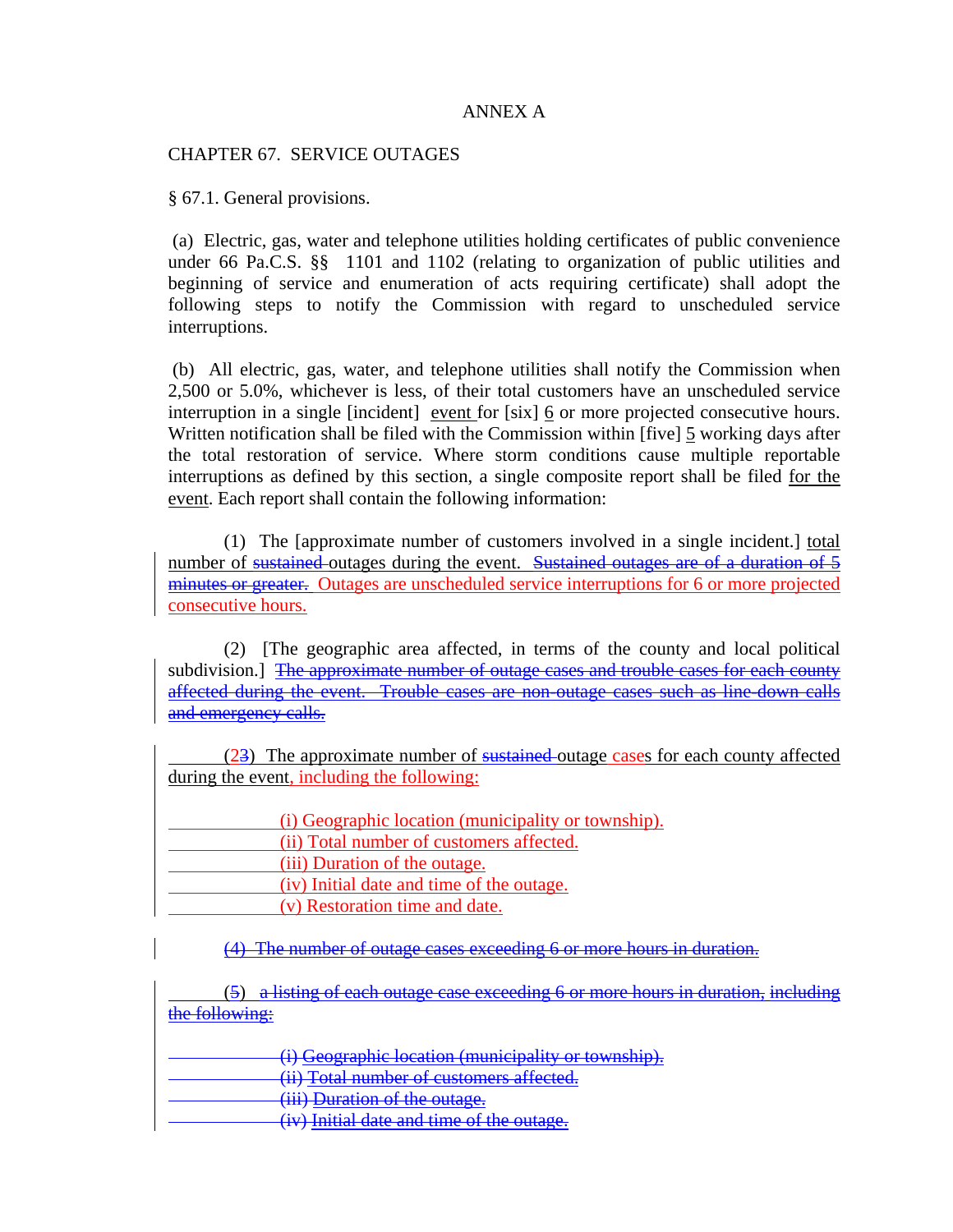(v) Restoration time and date.

 $[(3)]$  (36) The reason for the interruption.

 $[(4)]$  (47) The projected time for service restoration of the event.

 $[(5)]$  (58) A listing of [The] the number of utility workers [and others] assigned specifically to the repair work by general function, that is linemen, troublemen, tree crew, and the like.

 (69) A listing of the number of contract workers assigned specifically to the repair work by company and by general function, that is linemen, troublemen, tree crew, and the like.

 (710) A listing of the number of workers received as mutual aid by company and by general function, that is linemen, troublemen, tree crew, and the like.

 $[(6)]$   $(81)$  The date and time of the first information of a service interruption.

 $[(7)](912)$  The date and time that repair crews were assembled.

[(8) The date and time that the supervisor made the first call.

(9) The approximate time that repair work was started.

 $(10)$ ]  $(10<sup>13</sup>)$  The actual time that service was restored to the last affected customer.

 (114) A general description of the physical damage sustained by the utility facilities as a result of the event. This shall include facilities replaced due to damage, and a listing of the number of poles, transformers, spans of wire, pipes or valves replaced.

(15) For weather-related events, the utility's weather reports, outlooks or scenarios for the day before and the day of the interruption event.

(16) For all interruption events that caused outages to more than 10% of customers in the utility's service territory, and to the best of the utility's ability to access historical data, the historical ranking of the event in terms of the number and duration of outages and examples of two comparable events, including the number and duration of outages for those comparable events

 (c) In addition to the requirements of subsection (b) the utility shall notify the Commission by telephone within [one] 1 hour after preliminary assessment of conditions reasonably indicates that the criteria listed in subsection (b) may be applicable. [The first four items] Subsection (b), paragraphs (1), (2) (with subparts i through v reported on telephonically to the extent known at the time), (3), and  $(46)$ , and  $(7)$  shall be used as guidelines for the telephone report. The Commission will maintain telephone lines for this purpose and will notify each utility of the numbers to be called. Blank outage